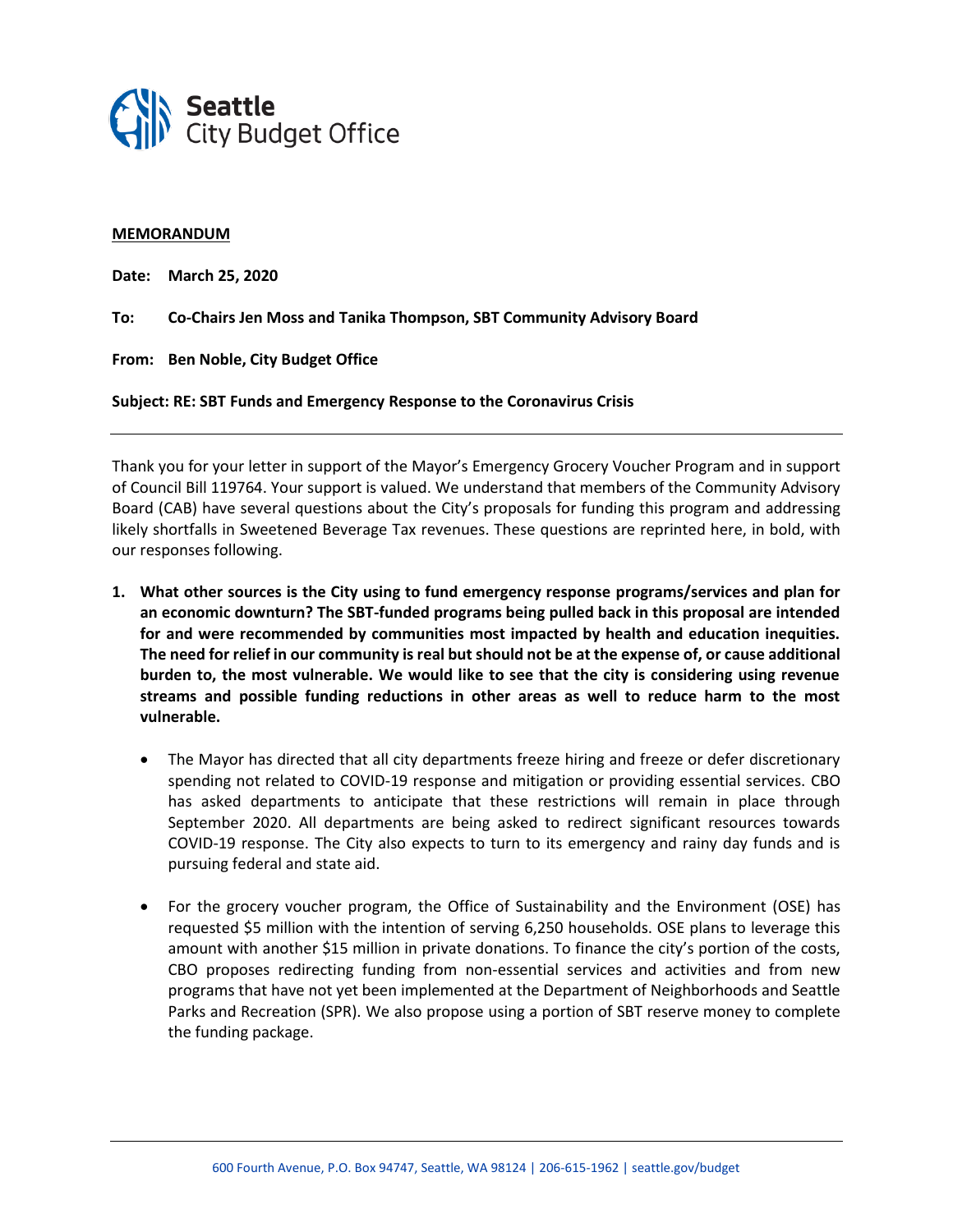CBO Response to Sweetened Beverage Tax Community Advisory Board Page 2 of 2 March 24, 2020

- o From the Department of Neighborhoods, the proposal transfers money originally intended for the Healthy Food Fund as well as one-time funding for P-Patch, neither of which has incurred any year-to-date (YTD) spending.
- $\circ$  SPR has incurred some spending on water filling stations, but these remain at an early stage. Given the uncertainty around recreational programming due to the COVID-19 response, SPR will also redirect funding originally planned for expansion of two summer youth programs. At this point in time, the priority has been on maintaining funding for existing programming and redirecting resources that have not yet been spent.

## **2. How was the projected shortfall in SBT revenue calculated? In past years, what proportion of SBT revenue has come from restaurant sales versus retail sales?**

- CBO prepares revenue forecasts for the city several times a year and these are incorporated into the budget. We are projecting severe overall revenue declines. For context, an early estimate projected a General Fund decline of well over \$100 million. Based on declines in restaurant and to a lesser extent retail activity, CBO made a preliminary estimate yielding a 21% decline in SBT revenue for 2020. New national forecasts and information about the trajectory of infection rates across the country, imply that this projection could change, and impacts into 2021 are possible as well.
- Since the SBT is a tax on distributors, the City's tax data does not identify the end outlet (restaurant or retail) for consumption. The City's data does show that approximately 35% of the taxes are paid on concentrate distributions and 65% are paid on pre-bottled distributions into the City. However, the City does not have information about what proportion of concentrate distribution goes to restaurants versus other outlets, such as convenience stores. Nor does the City have information on the share of the bottled or canned sweetened beverages that go to restaurants versus other retail outlets.

## **3. Why did CBO choose to use only a portion of the reserve fund?**

• Some of the SBT reserves are currently left untapped under the assumption that further reductions will be required. The current forecast of a 21% revenue decline was made before recent announcements of more restrictive social distancing measures and before evidence of an escalating national crisis. It likely now represents a "best case" scenario.

## **4. If the City of Seattle receives relief funds from the federal government, how will allocation of those funds be prioritized? Could a portion go towards re-funding programs CBO is proposing to pull back?**

• The City is in active discussions with both the state and the federal government and is hopeful that we will receive direct federal and state aid. At this time, CBO cannot estimate when, how much, or what activities potential federal or state aid packages can support. Should federal or state aid be given to Seattle, we would work with the CAB and the public on how funds should be directed within the scope of SBT.

In your letter, the CAB also posed questions about eligibility and the structure of the program. These questions are addressed by the Office of Sustainability and the Environment in an accompanying memo.